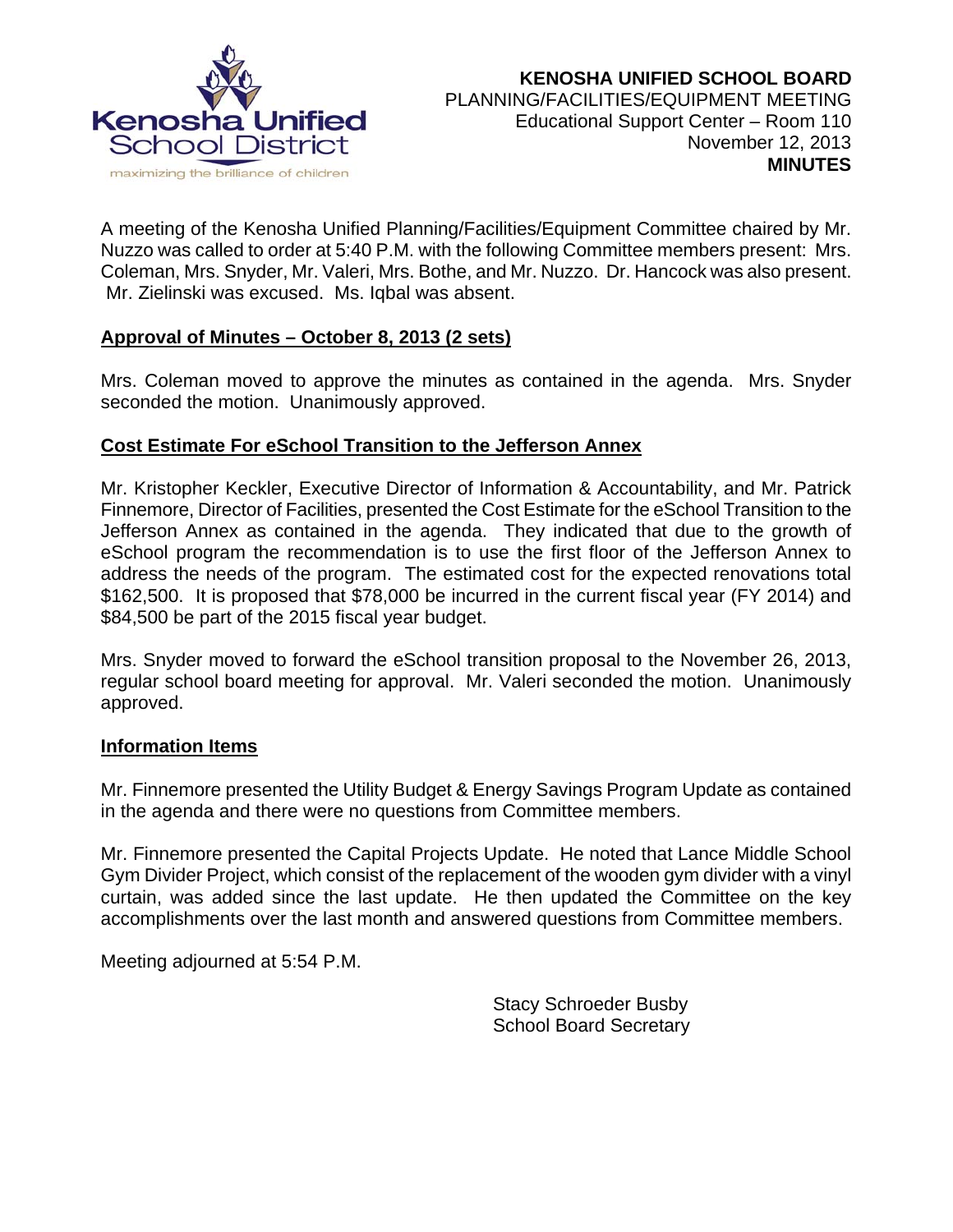

 **KENOSHA UNIFIED SCHOOL BOARD** JOINT PLANNING/FACILITIES/EQUIPMENT & PERSONNEL/POLICY MEETING Educational Support Center – Room 110 November 12, 2013  **MINUTES**

A joint meeting of the Kenosha Unified Planning/Facilities/Equipment and Personnel/Policy Committees chaired by Mr. Nuzzo was called to order at 5:54 P.M. with the following Committee members present: Mrs. Coleman, Mrs. Snyder, Mr. Valeri, Mrs. Bothe, Mr. Bryan, Mr. Flood, Mrs. Snyder, Ms. Burns, Ms. Butler, Ms. Hamilton, Ms. Dahl, and Mr. Nuzzo. Dr. Hancock was also present. Mr. Zielinski was excused. Ms. Iqbal, Ms. Morrison and Ms. Morgan were absent.

# **Proposed Changes to Facilities Policies**

Mr. Patrick Finnemore, Director of Facilities, presented the Proposed Changes to Facilities Policies. He indicated that since the last time the facilities related policies were updated there have been some changes in the processes and/or terminology that the District uses; therefore, the policies were updated. He noted that discussion summaries for any additional proposed changes were included in the agenda to help explain the reasoning behind the proposed changed.

Mrs. Bothe moved to forward the facilities related policy changes to the full Board for a first reading. Mr. Flood seconded the motion. Unanimously approved.

## **Future Agenda Items**

Mr. Finnemore indicated that he would be bringing a building related issue forward next month.

Meeting adjourned at 6:00 P.M.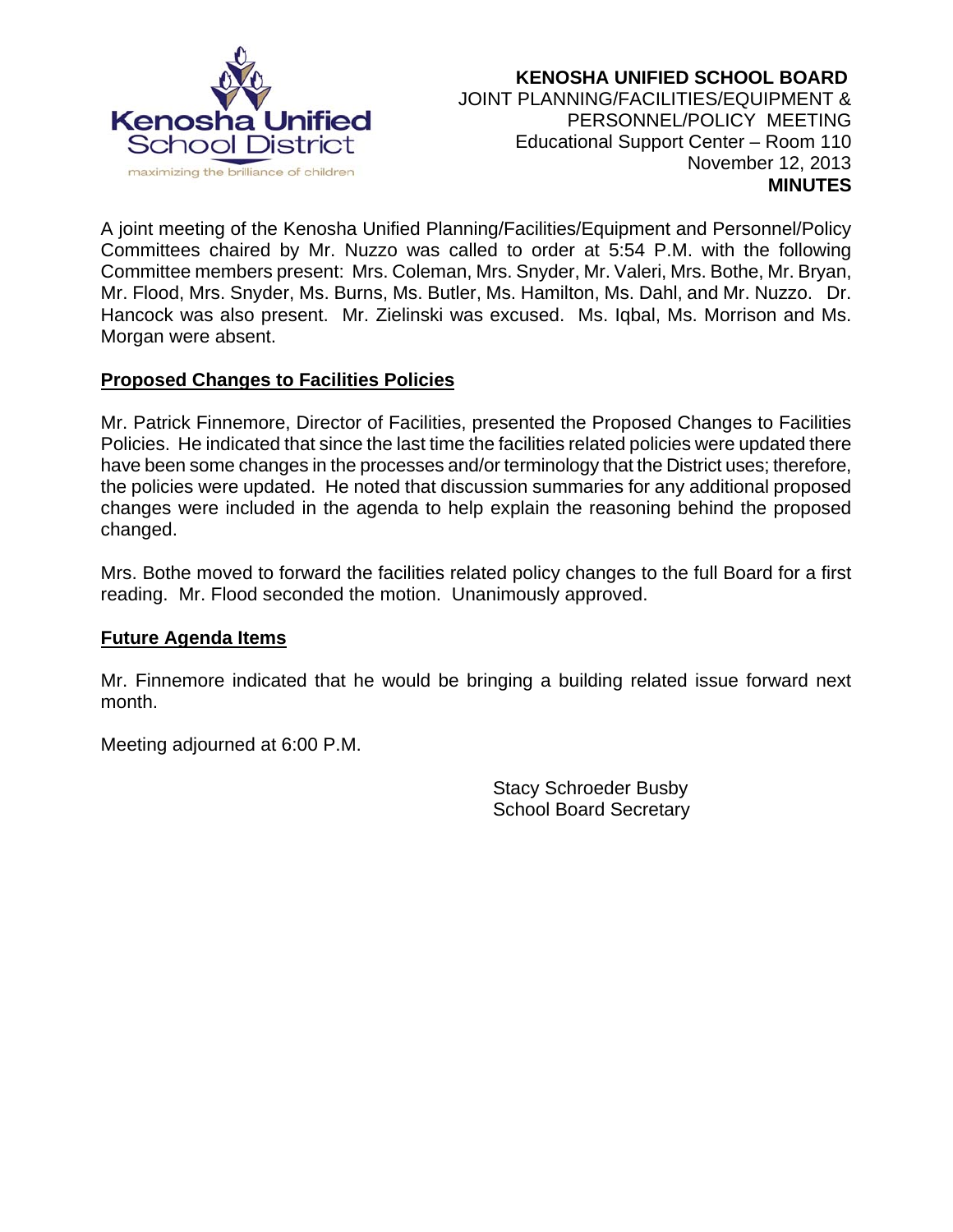

A meeting of the Kenosha Unified Personnel/Policy Committee chaired by Mr. Bryan was called to order at 6:01 P.M. with the following Committee members present: Mr. Flood, Mrs. Snyder, Ms. Burns, Ms. Butler, Ms. Hamilton, Mrs. Dahl, and Mr. Bryan. Dr. Hancock was also present. Ms. Morrison and Ms. Morgan were absent.

## **Approval of Minutes – October 8, 2013 (3 sets)**

Mr. Flood moved to approve the minutes as contained in the agenda. Mrs. Coleman seconded the motion. Unanimously approved.

## **Wisconsin Educator Effectiveness System Implementation**

Mr. Edward Kupka, Director of Human Resources, presented the Wisconsin Educator Effectiveness System Implementation as contained in the agenda. He indicated in April, 2011 Wisconsin Action 166 took effect which requires DPI to develop an educator effectiveness evaluation system and an equivalency process aligned with the state system to assist school districts in the evaluation of the performance of teachers and principals. An Evaluation Team was formed to investigate the state system and equivalency process to determine the District's course of action, complete a Readiness Survey provided by DPI, and to create a timeline and action plan to prepare for the implementation by the 2014-15 school year. As a result of the Evaluation Team's comparison study, monthly meetings with DPI, discussions with the large urban school districts, and a review by the Leadership Council, the recommendation is to move forward with the DPI state model utilizing Teachscape. It is further recommended that permission be granted to submit the state grant application and indicate the intent to utilize Teachscape so that licenses can be secured for employees to begin training and evaluator certification processes in time for the Evaluation Team to proceed with the timeline.

Mr. Flood moved that the Wisconsin Education Effectiveness System Implementation be forwarded to the full Board for consideration. Ms. Burns seconded the motion. Unanimously approved.

## **Policy 1400 – Gifts, Grants, and Bequests**

Ms. Dahl indicated that she made the inquiry on whether or not there was a policy in existence for employee gifts. There were no recommended changes pertaining to the policy.

# **Policy/Rule 5431 – Student Dress Code**

Flood introduced Policy/Rule 5431 – Student Dress Code and indicated that he is requesting the proposed changes as he felt it would be fair to student while reducing the burden on Administration and other staff in regards to enforcement.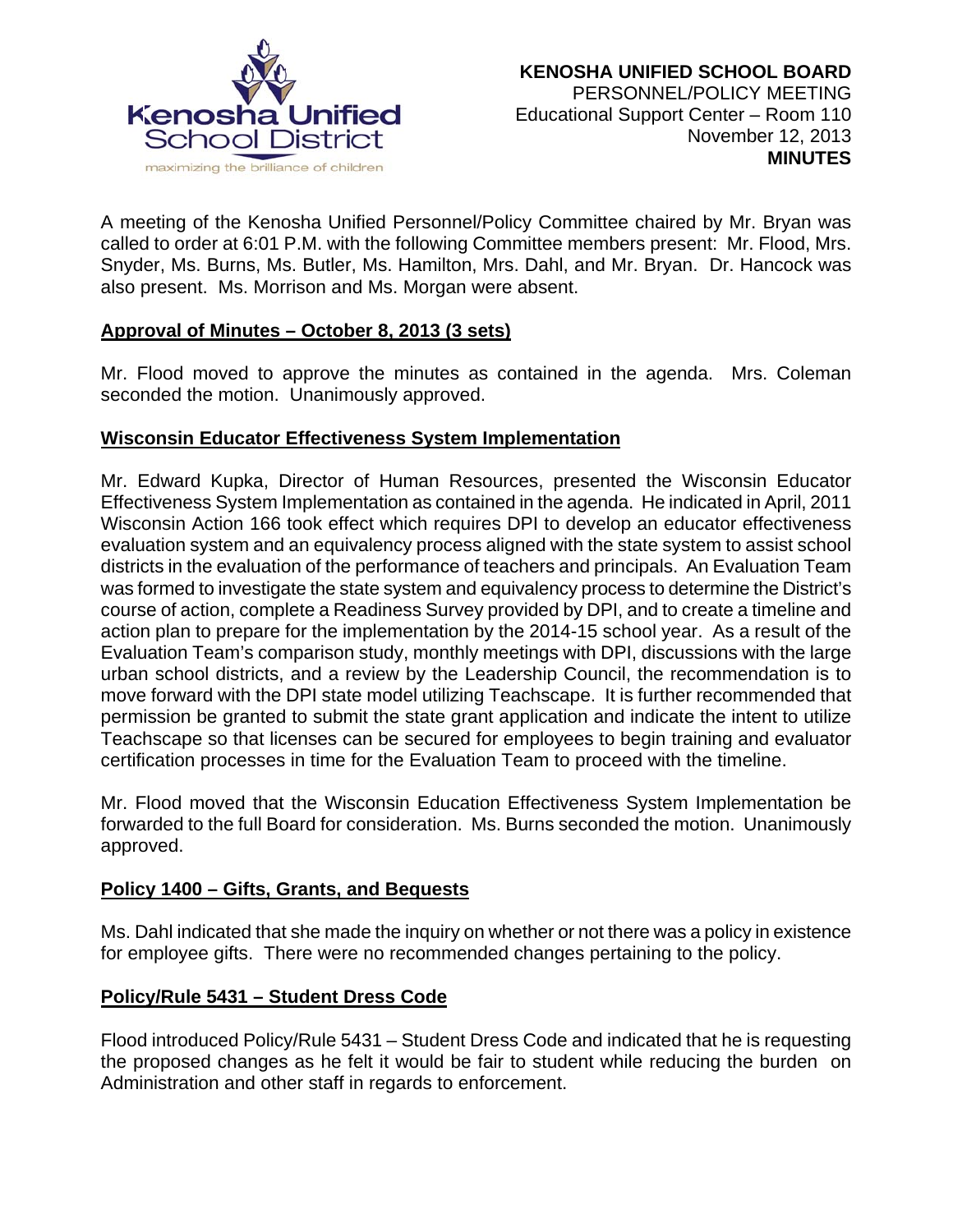Mr. Flood moved to approve the revisions of Policy/Rule 5431 – Student Dress Code with the additional revision of "to cover the mid-section" to "to fully cover the gluteus maximus" in the last sentence of the "Bottoms" section of the Rule. Ms. Burns seconded the motion. Discussion followed.

Dr. Hancock suggested that a Dress Code Ad Hoc Committee be formed, as done in the past, and that Policy/Rule 5431 – Student Dress Code be reviewed by that Committee. Mr. Bryan and Mrs. Coleman agreed with Dr. Hancock's suggestion.

Mr. Flood with withdrew his motion to approve the revisions of Policy/Rule 5431 – Student Dress Code with the additional revision of "to cover the mid-section" to "to fully cover the gluteus maximus" in the last sentence of the "Bottoms" section of the Rule.

Mr. Flood moved to forward Policy/Rule 5431 – Student Dress Code with to the full Board for approval of only the suggested changes in the last paragraph of the Rule. Mrs. Snyder seconded the motion. Unanimously approved.

Mr. Flood requested that the members of the Personnel/Policy Committee be invited to serve on a member of the Dress Code Ad Hoc Committee.

### **Information Items**

There were no questions or comments on the Recommendations Concerning Appointments, Leaves of Absence, Retirements, and Resignations.

### **Future Agenda Items**

Mr. Flood requested that Policy 8850 – School Board Committees and Policy 8870 – Public Participation at School Board Meetings be added to the agenda for next month's meeting.

Meeting adjourned at 6:24 P.M.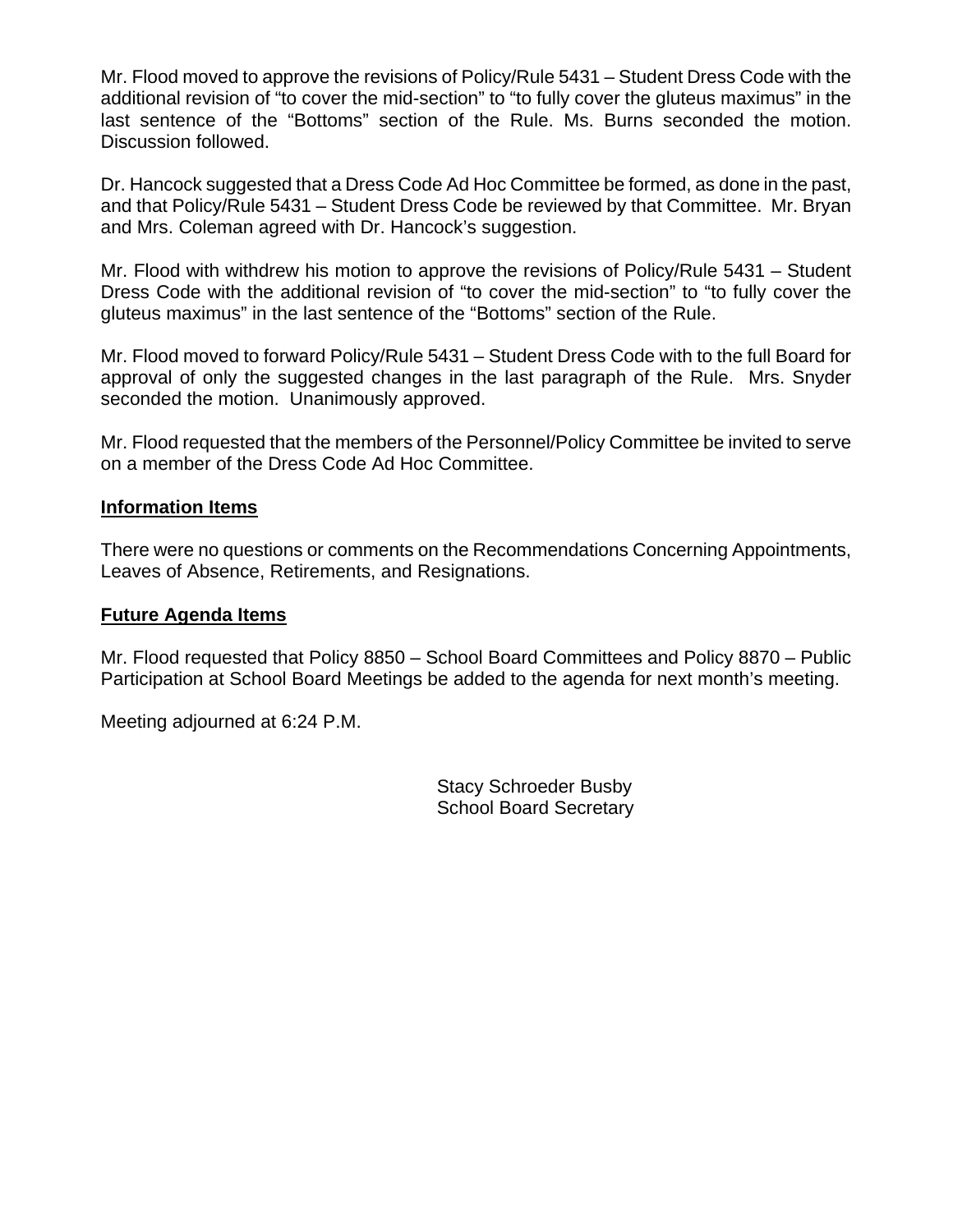

A joint meeting of the Kenosha Unified Personnel/Policy and Audit/Budget/Finance Committees chaired by Mr. Bryan was called to order at 6:27 P.M. with the following Committee members present: Mr. Flood, Mrs. Snyder, Ms. Burns, Ms. Butler, Ms. Hamilton, Ms. Dahl, Mrs. Taube, Mr. Nuzzo, Mr. Kent, Mr. Aceto, Mr. Dawson, Mr. Holdorf, Ms. London, and Mr. Bryan. Dr. Hancock was also present. Ms. Marcich was excused. Ms. Morrison, Ms. Morgan, and Mr. Coleman were absent.

## **Policy/Rule 3110 – Annual Operating Budget, Policy/Rule 3111 – School Board Budget, Policy Rule 3112 – Budget Administration, Policy/Rule 3113 – Fiscal Impact Statement, Policy/Rule 3121 – Financial Accounting, Policy/Rule 3122 – Account Receivable/Uncollectible Accounts, and Policy/Rule 3323 – Fund Balance**

Mr. Tarik Hamdan, Interim Chief Financial Officer, indicated that per Board request the Finance management team reviewed the foregoing policies. He indicated that other than Policy 3323 – Fund Balance, which added the Governmental Accounting Standards Board Statement 54 (GASB 54) classifications for fund balance designation, the recommended changes consisted of minor changes to update the policy to align with current processes and/or terminology that the District currently uses.

Mr. Flood moved to forward agenda items A-G (Policy/Rule 3110 – Annual Operating Budget, Policy/Rule 3111 – School Board Budget, Policy Rule 3112 – Budget Administration, Policy/Rule 3113 – Fiscal Impact Statement, Policy/Rule 3121 – Financial Accounting, Policy/Rule 3122 – Account Receivable/Uncollectible Accounts, and Policy/Rule 3323 – Fund Balance) to the full Board for approval. Mrs. Snyder seconded the motion. Unanimously approved.

## **Information Items**

Mrs. Sheronda Glass, Executive Director of Business Services, indicated that at the October 8, 2013 Committee meeting information was requested regarding the Procedure for Food Service Negative Lunch Balances and that a summary of the information requested along with the answers are included in the agenda. Ms. Cindy Gossett, Director of Food Services, answered questions from Committee members.

## **Future Agenda Items**

There were no future agenda items noted.

Meeting adjourned at 6:42 P.M.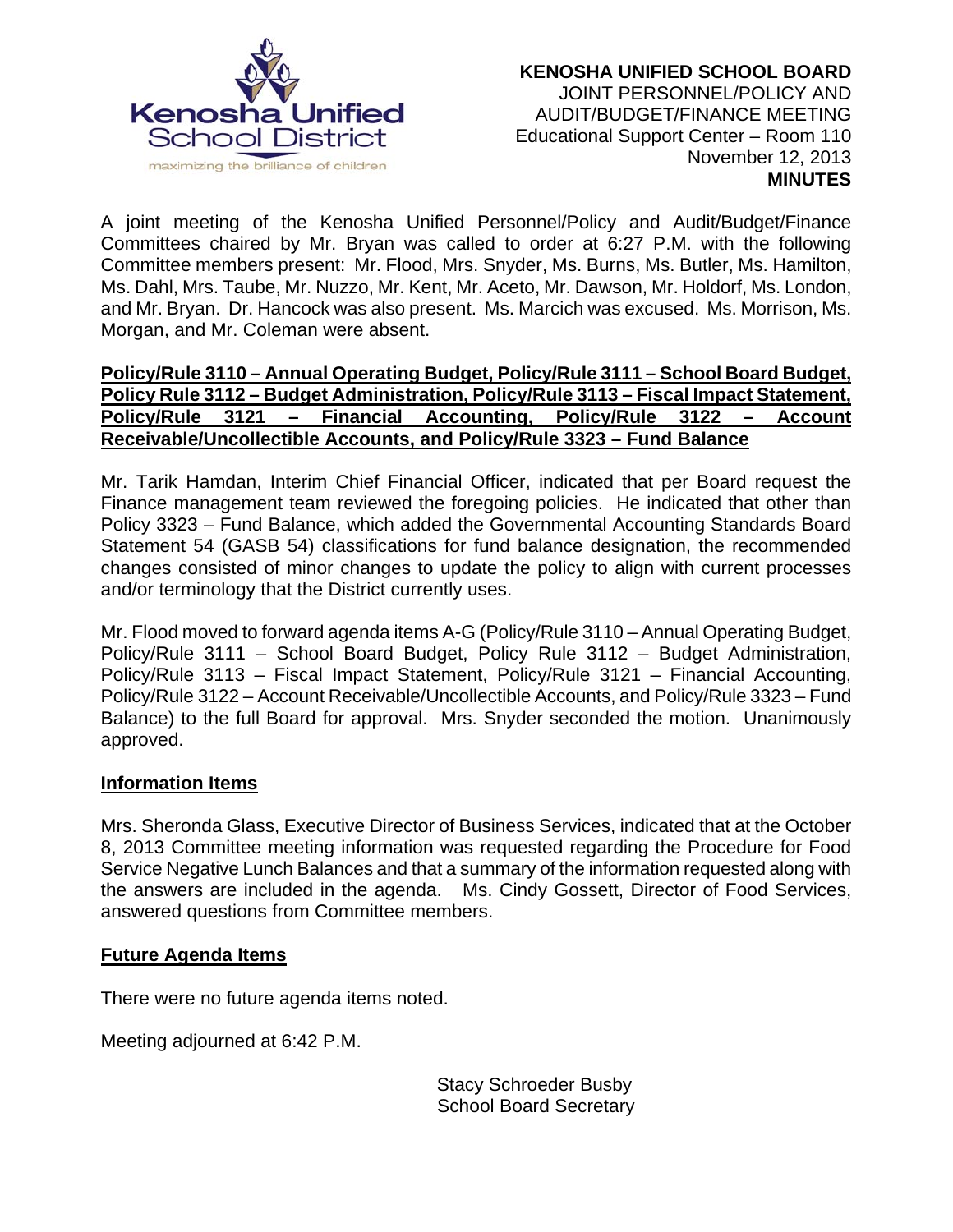

A meeting of the Kenosha Unified Audit/Budget/Finance Committee chaired by Mrs. Taube was called to order at 6:44 P.M. with the following Committee members present: Mr. Nuzzo, Mr. Bryan, Mr. Kent, Mr. Aceto, Ms. Dawson, Mr. Holdorf, Ms. London, and Mrs. Taube. Dr. Hancock was also present. Ms. Marcich was excused. Mr. Coleman was absent.

## **Approval of Minutes – October 8, 2013 (3 sets)**

Mr. Nuzzo moved to approve the minutes as contained in the agenda. Mr. Holdorf seconded the motion. Unanimously approved.

#### **Information Items**

Mr. Tarik Hamdan, Interim Chief Financial Officer, presented the Monthly Financial Statements and answered questions from Committee members.

### **Future Agenda Items**

Mr. Hamdan indicated that he would have the Financial Audit Report and an Other Post Employment Benefit Actuary Study on the agenda in January.

Meeting adjourned at 6:51 P.M.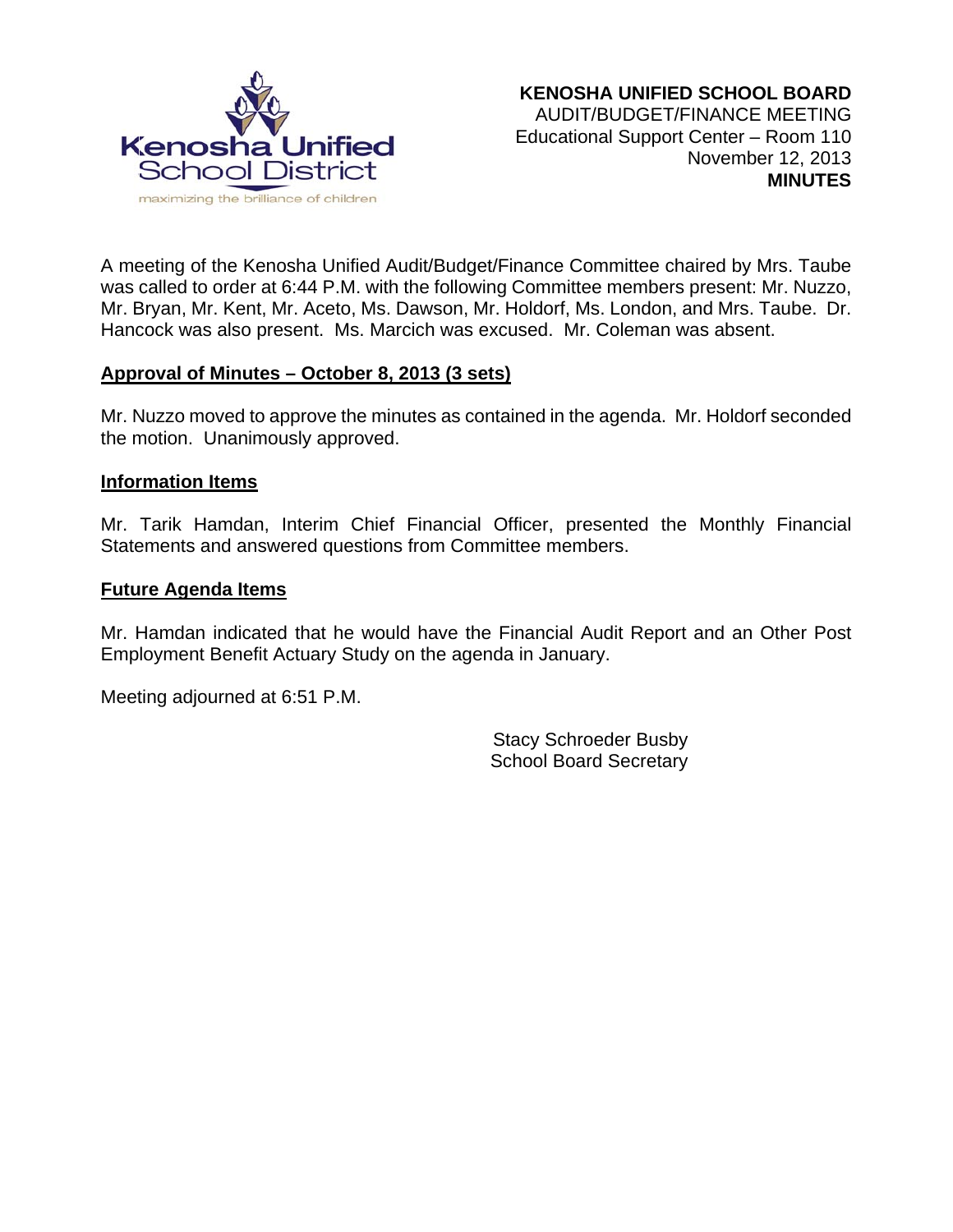

A meeting of the Kenosha Unified Curriculum/Program Committee chaired by Mr. Flood was called to order at 6:54 P.M. with the following Committee members present: Mrs. Taube, Mrs. Coleman, Mrs. Daghfal, Mrs. Karabetsos, Ms. Kenefick, Mrs. Santoro, Mrs. Renish-Ratelis, and Mr. Flood. Ms. Galli arrived later. Dr. Hancock was also present.

## **Approval of Minutes – October 8, 2013 (3 sets)**

Mrs. Coleman moved to approve the minutes as contained in the agenda. Mrs. Renish-Ratelis seconded the motion. Unanimously approved.

## **Request to Implement the Youth Risk Behavior Survey – Grades 7 and 8**

Ms. Patricia Demos, Coordinator of Community School Relations, presented the Request to Implement the Youth Risk Behavior Survey in Grades 7 and 8. She indicated that the online anonymous survey would be conducted in three middle schools. The survey would cover demographics, traffic and personal safety, weapons, tobacco use, alcohol use, marijuana use, eating habits, physical activity, health issues and social support. The approved district protocol for conducting the survey will be conducted by sending an opt-out informational letter to the parents of the students selected to participate. There is no cost associated with the survey.

Mrs. Coleman moved to forward the Request to Implement the Youth Risk Behavior Survey – Grades 7 and 8 to the full Board for consideration. Mrs. Coleman seconded the motion. Unanimously approved.

#### **Information Items**

Ms. Christine Pratt, Coordinator of Science, presented the Update on the Next Generation Science Standards as contained in the agenda. She provided the Committee with information on the background of the standards, the conceptual shifts required to implement the standards, the structure of the standards, and the next steps.

Ms. Galli arrived at 7:10 P.M.

Ms. Pratt and Dr. Sue Savaglio-Jarvis, Assistant Superintendent of Teaching and Learning, answered questions from Committee members.

Mrs. Debra Giorno, Sumer School Teacher-Coordinator, presented the Summer School Update as contained in the agenda. She provided the Committee with information relating to the historical background, the 2013 program overview, the summer school advisory groups, the 2013 staffing, the 2013 evaluation feedback, and the 2013 budget.